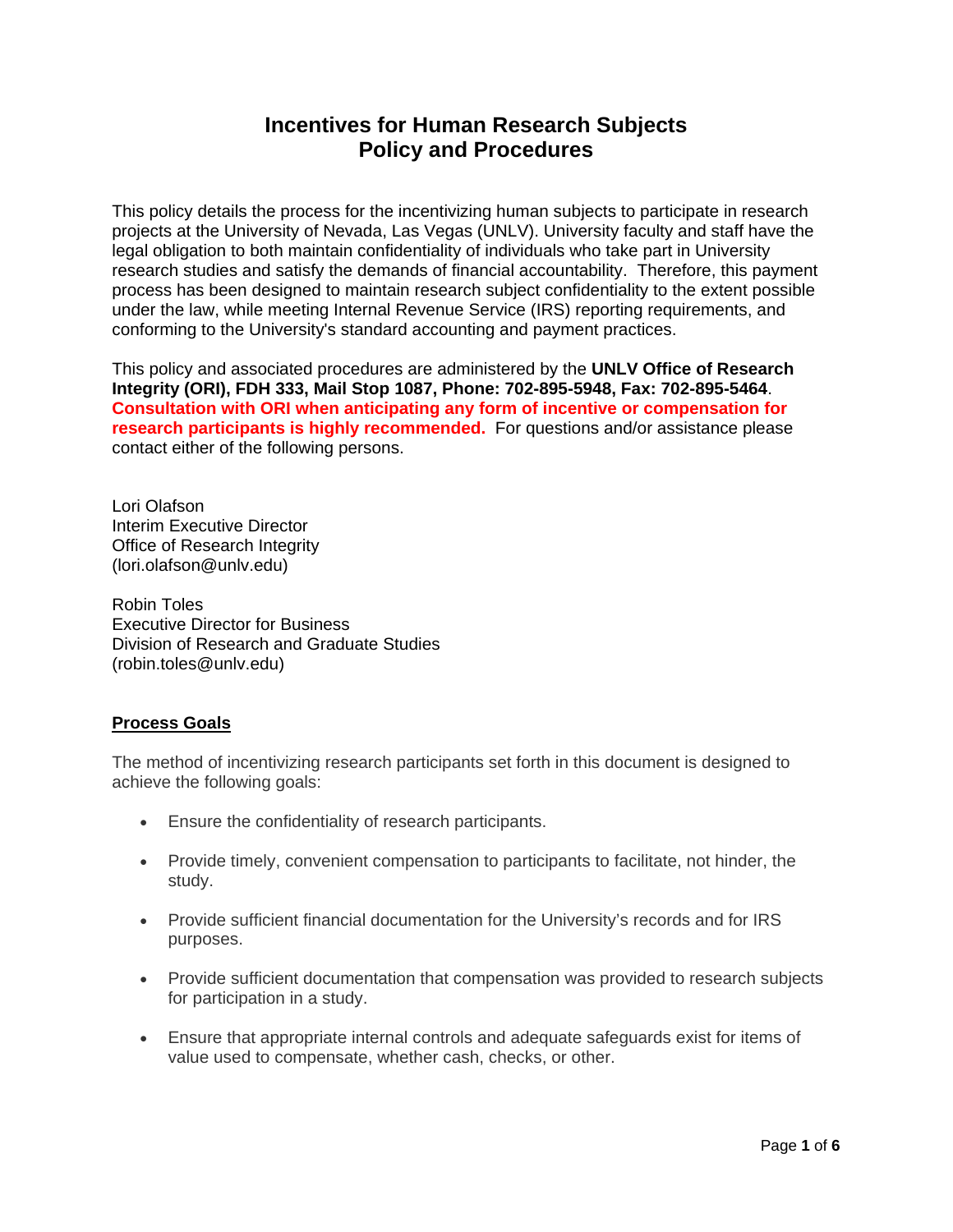## **Organizational Responsibilities**

**The Principal Investigator (PI)** is responsible for the justification of subject incentives in the research protocol that must be submitted, reviewed, and approved by the IRB prior to performing the research. The protocol must specify dollar amount of incentives and the proposed method and timing of disbursement of all payments. Principal Investigators are defined in the UNLV Principal Investigator Eligibility Policy:

**http://research.unlv.edu/policies/Principal\_Investigator\_Eligibility.doc**.

The PI is also responsible for the accountability of funds received and disbursed to research participants.

**UNLV's Institutional Review Board (IRB)** is charged with the responsibility to review and approve both the amounts and methods of incentivizing to ensure that they are not coercive and do not present undue influence to participate or to continue participation.

**The UNLV Office of Research Integrity (ORI)** is charged with the responsibility for oversight and approval of incentives to research subjects from University administered funds. ORI works closely with the UNLV Office of the Controller and Accounts Payable to ensure that all financial records and reporting meet the highest standards of financial accountability. ORI also consults with the UNLV Office of Sponsored Programs (OSP) concerning any issues that arise regarding allowability of costs on grants and contracts.

#### **Limitations, Restrictions, and Special Considerations**

## **1. IRS Regulations**

The Internal Revenue Service (IRS) requires human subject incentives aggregating \$600 or more paid to an individual during a calendar year be reported on Form 1099-MISC, Miscellaneous Income. Aggregate payments to subjects in IRB approved studies must be carefully tracked to ensure due diligence regarding this requirement. For studies that anticipate an aggregate payment to a single individual of \$600 or more, the following information must be included in the informed consent document signed by the subject:

"Personal information about me, including my name, address, and social security number, will be released to the University for the purpose of payment and for tax reporting to the Internal Revenue Service (IRS). I understand that UNLV will issue me an IRS Form 1099, listing my payment as reportable income."

#### **2. Limit on Single Cash Payments to Individuals**

For single payments of cash to research subjects, the amount paid depends upon many factors. Since it is not appropriate to offer payment that is so high that it would encourage an individual to ignore or disregard the research risks, the IRB will not approve any compensation perceived as doing so. Although cash incentives are usually nominal, the nature of a study may justify higher amounts, especially if participation involves significant time or expense to the subject. Unless specifically approved by the IRB, single cash payments to individuals may not exceed \$50.

## **3. Purchasing incentives using a UNLV Procurement Card**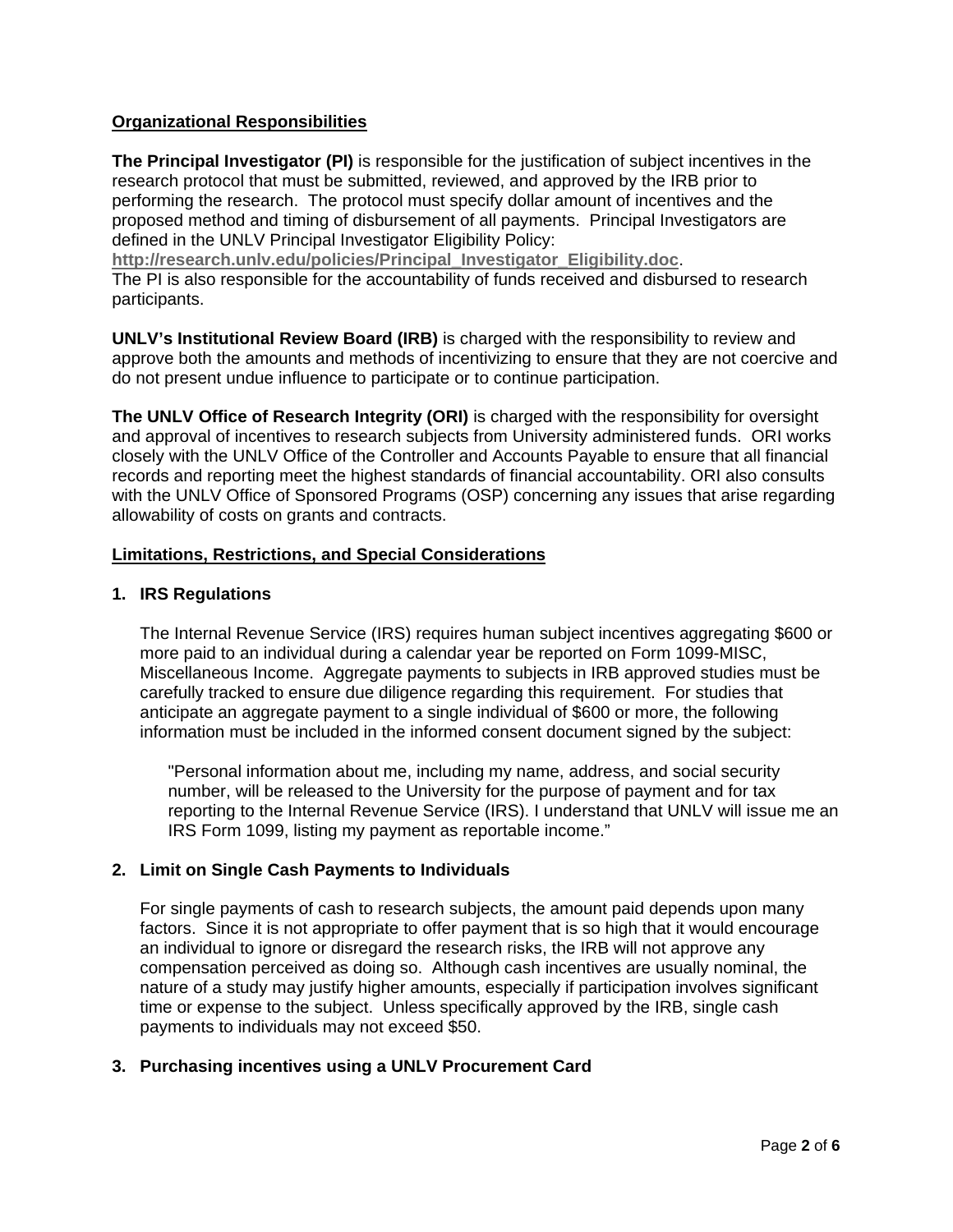Using a UNLV Procurement Card to purchase goods or gift cards as incentives for research subjects is **not** allowed.

## **4. Payments via University Check**

Issuing a University check to a research subject presents confidentiality issues. For studies that anticipate payment to subjects via University check, the following information must be included in the informed consent: "Personal information about me, including my name, address, and social security number, will be released to the University for the purpose of payment and for tax reporting to the Internal Revenue Service (IRS), if necessary."

## **5. Payments to Nevada System of Higher Education (NSHE) Employees**

Any incentives to subjects who are NSHE employees (including student workers) must be reported to the IRS as W-2 wages, regardless of the amount paid. These payments are subject to income tax and other withholdings as applicable, and the disclosure of personal information associated with these transactions present confidentiality issues. **Researchers anticipating payments to NSHE employees should contact the Office of Research Integrity for guidance prior to making such payments.** 

#### **6. Payments to Non-Resident Foreign Nationals**

There are various tax and NSHE policy issues that must be addressed regarding payments to known non-resident foreign nationals (including foreign students). Payments made to Human Subjects who are nonresident aliens must be paid by check and are reported on Form 1042-S, Foreign Person's U.S. Source Income Subject to Withholding**,** regardless of the dollar amount. All payments to nonresident aliens are subject to 30% federal income tax. **Researchers anticipating payments to Non-Resident Foreign Nationals should contact the Office of Research Integrity for guidance prior to making such payments.** 

#### **7. Anticipated Changes to the IRB Approved Incentives**

For any changes in participant incentives or flexibility of the payment schedule, a modification to the existing protocol must be submitted to and approved by the appropriate IRB prior to implementation. Copies of the approved modification must be forwarded by the PI to the Office of Research Integrity.

#### **8. Using Non-Cash Items as Subject Incentives**

There are basically two types of non-cash items that may, if approved by the IRB, be used as incentives or compensation for research participants.

#### **a. Tangible Items of Small Value**

**If allowable under the terms of the grant or other source of funds**, tangible items and objects of small value such as t-shirts, pens, key chains, and other souvenir items may be purchased and distributed to research participants. Although these items may be considered expendable, care should be taken not to over-purchase them. Principal Investigators are responsible for the safekeeping and appropriate documentation of the distribution of these items to subjects. **Researchers**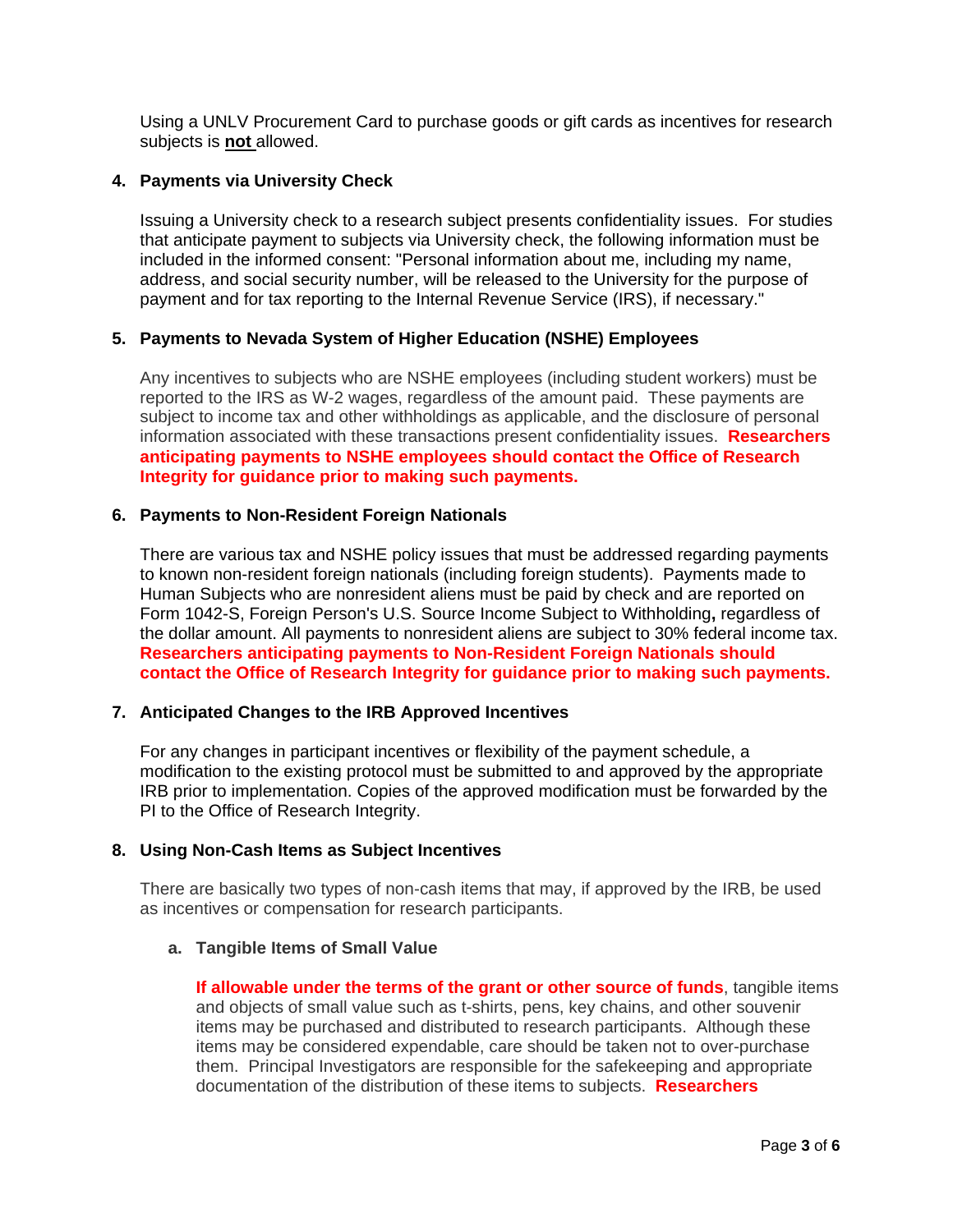## **anticipating the use of such items for subject payment should contact the Office of Research Integrity for guidance prior to purchasing such items.**

#### **b. Gift Cards & Gift Certificates**

Using negotiable items, such as gift cards or gift certificates, requires very strict accountability. The IRS considers gift cards/certificates to be cash equivalents, thus the same tax issues apply to these as with more traditional payment methods. Therefore, these negotiable items must be treated like cash, and PIs are accountable for their safekeeping and appropriate documentation of their distribution to subjects.

**Researchers will not be reimbursed for undistributed gift cards/certificates**, so it is extremely important for researchers to avoid over-purchasing these items. **The same control procedures described below for cash must be used for these negotiable items.** 

#### **Procedures for Receiving Cash for Direct Payment to Research Subjects**

#### **1. Coordination with the Office of Research Integrity (ORI)**

- a. ORI will approve cash allocations for subject payments only for projects that satisfy the following criteria:
	- The appropriate IRB must have approved the research and the plan for payment of research subjects.
	- Sufficient funds must be budgeted in a University account, and in the case of sponsored projects, subject costs must be allowable under the terms of the grant or contract.
	- All of the administrative procedures set forth below have been followed.
- b. Many problems can occur with regard to subject payments that can seriously threaten or hinder research efforts. To avoid these problems and expedite the payment process, **Principal Investigators are strongly advised to meet with ORI after approval of the study protocol by the IRB.** All procedures, administrative requirements, and questions will be addressed at that time. It is also desirable for any involved project staff or departmental administrators to attend the meeting.

#### **2. Cash Requests**

The following procedure outlines the requirements for obtaining cash for disbursement of payments directly to research subjects, for the documentation of such payments, and for appropriate reconciliation of financial records. **ORI staff will be pleased to provide a more detailed explanation of the process and further instructions regarding the associated documentation.**

**a. Procedure for obtaining cash.**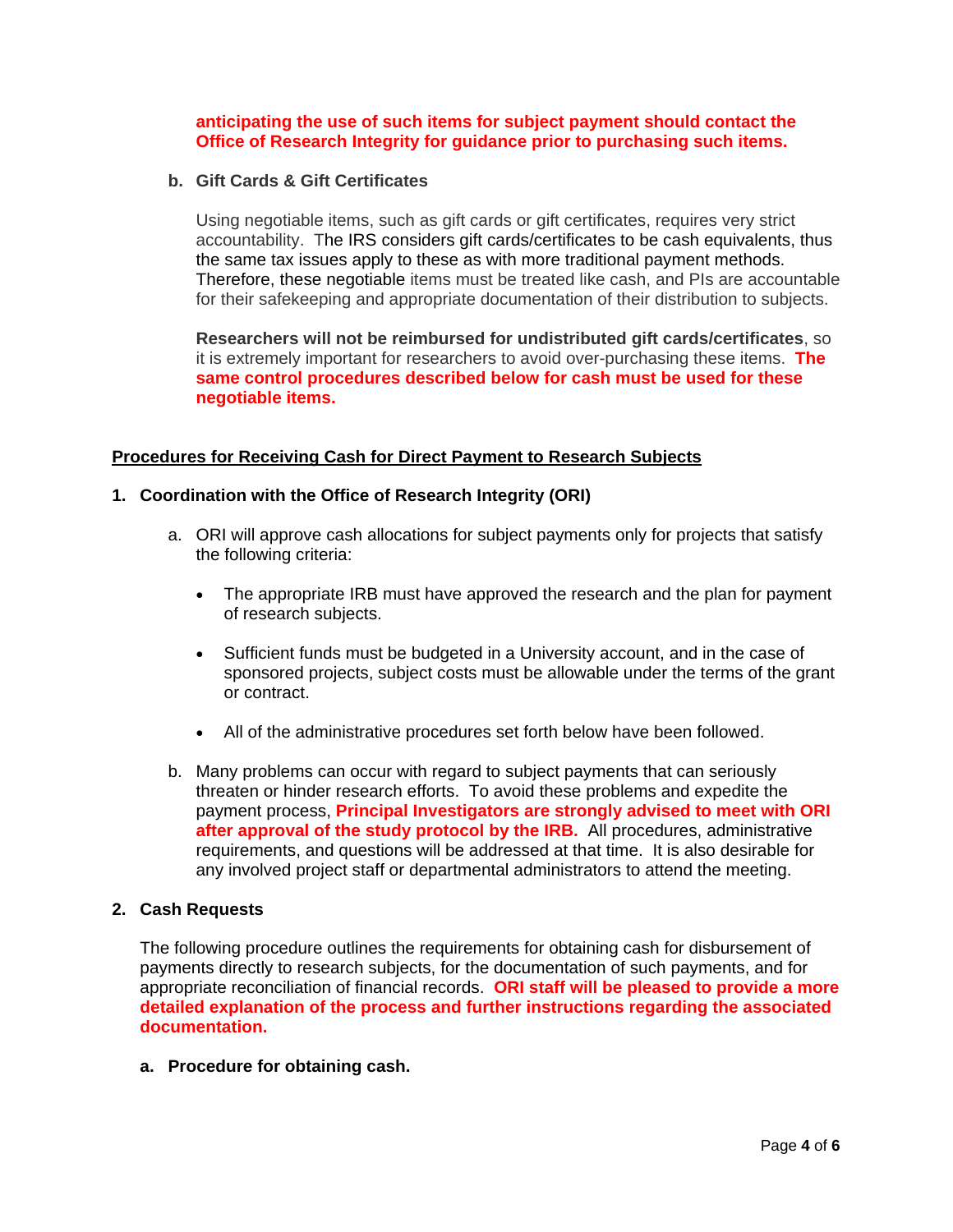- 1) After protocol approval by the IRB and coordination with ORI, a UNLV Payment Voucher (PV) must be prepared (see sample PV on research participant incentives website) for the total amount required, payable to the Principal Investigator, and the following documentation must be attached:
	- A copy of the **IRB approval letter**.
- 2) The PV must be signed by someone authorized to sign on the account. If the PI is picking up the check a Chair or Dean must also sign the PV.
- 3) Submit the complete PV package to the ORI for review and approval a minimum of 14 working days prior to the date the funds are required.
- 4) ORI will submit the PV package to UNLV Accounts Payable for payment within 4 working days after receipt.
- 5) Within 14 working days after receipt of the PV package from ORI, Accounts Payable will issue a check and inform the PI that it is ready to pick up.
- 6) A Research Subject Payment Affidavit will be attached. The AFFIDAVIT must be completed and signed by the person that picks up the check from Accounts Payable.

#### **b. Procedure for safeguarding and documenting cash payments to subjects**

1) **Checks received for subject payment may not be deposited into private bank accounts.**

They must be cashed and the funds safeguarded in an appropriate manner.

#### 2) **The process used for payment must protect the confidentiality of the subjects.**

In the payment documentation required by the University the subjects must be identified only by code. Only the PI and designated staff should be able to link the codes to the individual subjects. Please note that for studies in which there will be multiple payments to a single subject, the code used for the subject must be identical for all payments to enable tracking of payments for IRS purposes.

#### 3) **During the conduct of the research, the preferred practice is to use a receipt book to record the date, amount of payment, and signature of the recipient.**

The name of the researcher making the payment also must be indicated on the receipt. The subject code should be on the receipt and it will be the only direct link to the subject other than the subject's signature. This code will be used as the subject identifier on "RESEARCH SUBJECT PAYMENT RECORD (RSPR)" that is returned to ORI for reconciliation of the PV. **The receipt books are formal financial records and are subject to audit. They must be retained by the PI for the period required under the rules applicable to the source of funds used for payment.** 

**c. Reconciliation of the Payment Voucher**